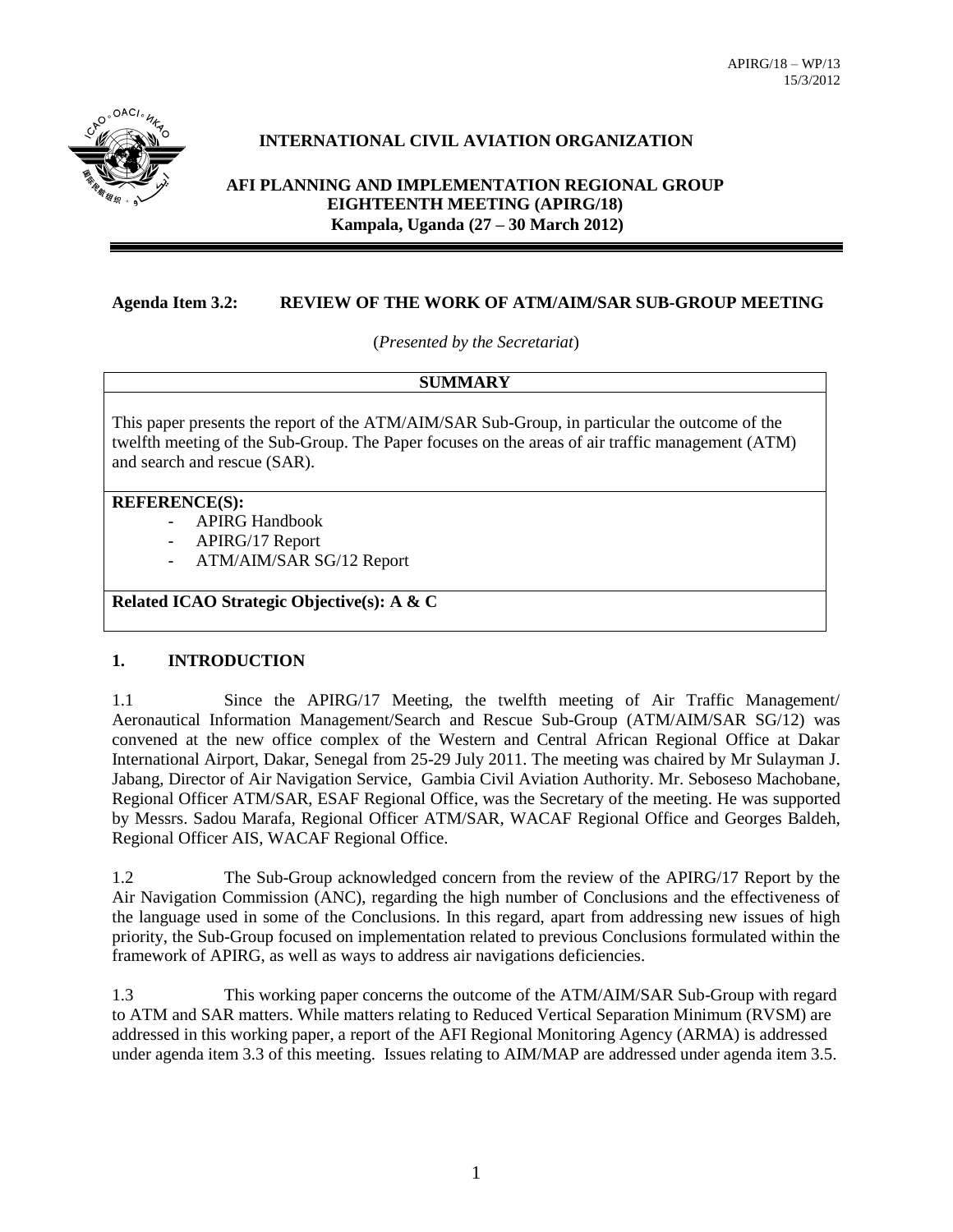### **2. DISCUSSION**

### **APIRG Conclusions and Decisions**

2.1 The Sub-Group noted that at its Seventeenth meeting in Ouagadougou, Burkina Faso, 2-6 August 2010, APIRG adopted 108 Conclusions and Decisions, of which 44 are applicable to the work of the ATM/AIM/SAR Sub-Group.

2.2 The Sub-Group acknowledged that the high number of Conclusions, which had been accumulating over many years, had an undesirable effect. Amongst others, they present a challenge with regard to implementation prioritization by diluting focus, complicating the task of prioritization in States, and making follow up by all parties including the Regional Offices, less successful. This effect is exacerbated by the language in some Conclusions, which lacks implementation clarity.

2.3 The meeting agreed on the need to review each of the Conclusions together with the agenda item to which it applies, with the objective to:

- (a) identify to the extent practical, issues that may constitute impediments to implementation and propose solutions;
- (b) facilitate focus and prioritization and draft amended Conclusions for APIRG, to:
	- i) merge Conclusions or Decisions with others that are considered similar or closely related;
	- ii) identify those that are adequately addressed by other Conclusions, Decisions, procedures, or activities;
	- iii) identify those that may be included in the terms of reference and work programmes relevant to APIRG subsidiary bodies and those that can be included in the APIRG handbook to serve general purposes;
	- iv) improve the quality of existing Conclusions pursuant to comments from the ANC;
	- v) substantially reduce the number of existing Conclusions; and
- (c) propose modification of text in existing Conclusions and Decisions in order to address related issues, without formulating additional Draft Conclusions and Decisions.

2.4 Due to time constraints, the Sub-Group could not directly address above mentioned issues of number and quality of Conclusions in detail. However, the Sub-Group proposed consolidation and improvement of the APIRG/17 Conclusions applicable to the PBN/GNSS Task Force as at **Appendix A** to this working paper.

### **Performance Based Navigation (PBN) and AFI ATS Routes Network**

### *PBN Implementation*

2.5 The Sub-Group reviewed information that had been collected by the Secretariat through surveys and other forms of update noted with concern that, while information provided by States was itself limited, the rate of PBN implementation in many States was low. From information gathered through various sources including the aviation industry, at least 31 States have developed PBN approaches. However, only twelve States (Botswana, DRC, Egypt, Ethiopia, Ghana, Kenya, Madagascar, Mauritius, Nigeria, Seychelles, South Africa, Togo and Uganda) have submitted their PBN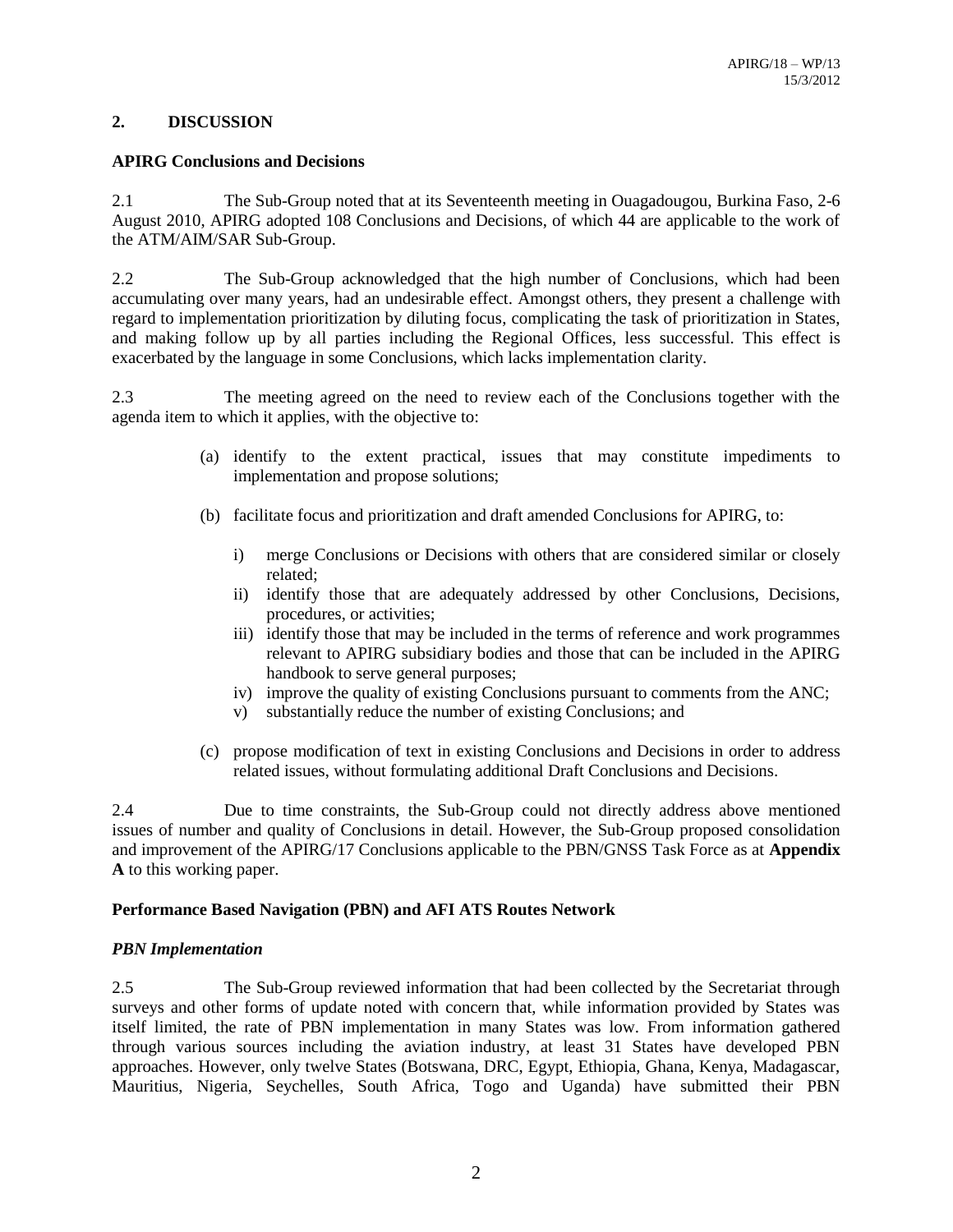implementation plans to the Regional Offices. Assembly Resolution A36-23 resolved that "States and planning and implementation regional groups (PIRGs) complete a PBN implementation plan by 2009…"

2.6 Pursuant to APIRG Conclusion 17/47, ICAO provided funds for a PBN Seminar to be conducted in 2011. However, due to challenges in securing expertise to support the Seminar, it has been postponed to 2012. The Sub-Group noted with concern however, that the selection of officers for training was a significant contributing factor to the low availability of expertise despite training that has been carried out. Challenges include instances whereby officials assigned to PBN implementation are not the ones nominated for training. The Sub-Group was of the view that a form of sensitizing Directors General should be included in the PBN Seminars.

2.7 The Sub-Group recognized the importance of optimizing the engagement of expertise that is available in the Region as part of addressing the scarcity of expertise in the implementation of PBN. In this regard, the Sub-Group agreed that a roster of available expertise should be developed. Furthermore, it noted with thanks that Kenya provided the name of an expert to be included in the roster. Other States were encouraged to do the same.

2.8 The lack of involvement and training of States' officials engaged in PBN operational approvals and APIRG PBN activities, was noted as a drawback to Regional and national implementation.

# *Flight Procedure Programme (FPP)*

2.9 With regard to the establishment of the AFI FPP, the Sub-Group noted that the letter called for under APIRG Conclusion 17/52, was dispatched in February 2011 and responses were received from twenty-seven States and one organization. ICAO Headquarters had been evaluating a similar project in the APAC region and it is expected that the results obtained would help guide how to implement the AFI FPP.

### *Route development*

2.10 The PBN Route Network Development Working Group (PRND WG) has continued the impetus in the development of Regional air traffic services route trajectories. The Sub-Group endorsed an additional 31 ATS routes for immediate implementation based in the PBN RNAV 10 Specification, bringing the number of immediately required user-preferred trajectories to more than 65 new trajectories. The Sub-Group also addressed the issue of outstanding routes agreed during the APIRG/15 and APIRG/16 meetings, and urged concerned States to take necessary measures to implement the outstanding ATS routes or segments thereof as a matter of priority, preferably before the APIRG/18 Meeting.

2.11 In November 2011, the PRND Working Group convened its 2nd Meeting where it reviewed the outstanding ATS routes, agreed on further action to be taken, and agreed on new user preferred route segments as at **Appendix B** to this working paper. All agreed route segments were to be implemented prior to APIRG/18, and States were urged to take necessary action to ensure the timely update of their LOPs/LOAs. The list at **Appendix B** also contains a list of previously agreed ATS routes, but which the Sub-Group endorsed as no longer required due to changes in user needs.

2.12 With regard to the comprehensive review of the AFI ATS route network, the Sub-Group highlighted that users (represented by IATA) are expected to provide a comprehensive user statement of requirement as the urgently required routes have been identified.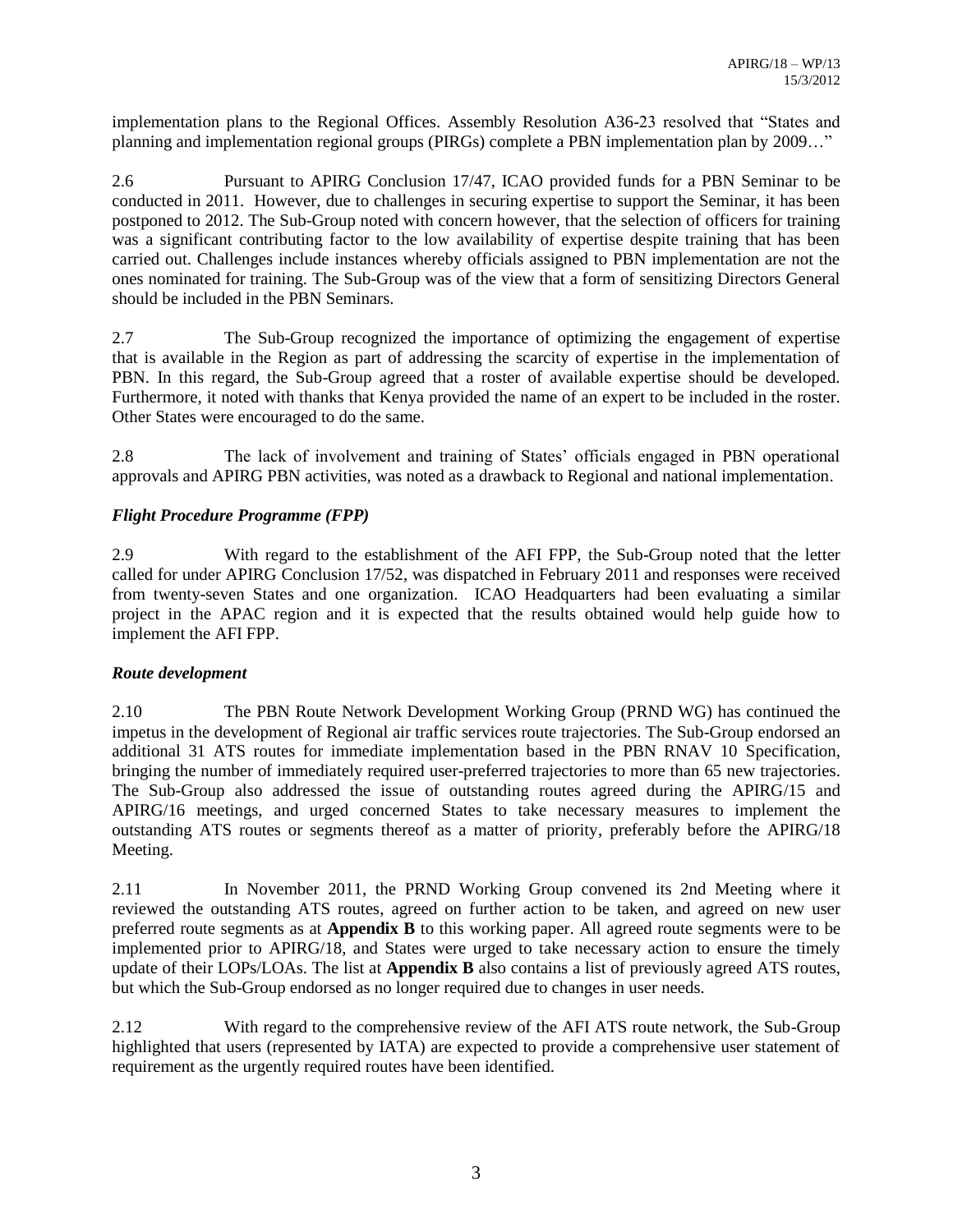2.13 The PRND Working Group recognized the need to address user requirements in the AFI/APAC/MID interface area and in this regard, agreed on development of user preferred and random routings in the Indian Ocean area including routing systems that are coordinated with the Middle East/Asia network, developed by the informal Arabian Sea Indian Ocean ATS Coordination Group (ASIOACG).

2.14 The Working Group also acknowledged the coordination challenges related to route development in the AFI/APAC interface area, in particular the lack of progress on coordination involving the Mumbai FIR. ICAO intervention was recommended.

2.15 The Working Group recalled that the closure of ATS routes between Addis Ababa and Asmara FIRs continues to cost users significantly due to the major detours for North/South flights. It was noted however that pre-requisites for operation of these routes are subject to developments at levels beyond the scope of the Working Group. Under the status quo, the Working Group requested IATA to consider and submit a new ATS routes proposal for shorter routes than the existing ones, though such proposed ATS routes will still not cross the Addis Ababa/Asmara FIR boundary.

2.16 The Working Group considered a number of important factors in the development of ATS routes, including complexity of the task, safety and the need for comprehensive safety assessments, efficiency, effective coordination, the need to reduce duplication of efforts, and adequate planning.

2.17 In view of the above, and noting that urgently required individual ATS routes were addressed in 2010 pursuant to the outcome of the ATS/AIS/SAR SG/11, 26-30 April 2010, the Working Group urged airspace users to submit a comprehensive user requirement, reflecting user preferred trajectories at the level of the whole of the AFI Region, with the objective of realizing an efficient Regional system as opposed to efficiencies at micro levels with less benefits at macro levels.

2.18 In order to support the process of ATS route network development in the AFI Region, and in accordance with its TOR, the Working Group agreed to adopt the concept of an AFI ATS Route Catalogue (AARC) as a working depository for route proposals, prior to such proposals being adopted by the ICAO Council for inclusion in the AFI ANP as formal Regional requirements.

2.19 The purpose of the AARC will be to contain a list of ATS route proposals that have been agreed within the framework of APIRG for further consideration and processing, in the near to long term, until such ATS route proposals have been processed as amendments to the AFI ANP (Doc 7474) Table ATS-1 and approved by the ICAO Council. Other ATS route proposals agreed to be removed from the AARC will be for such reasons as being improbable, overtaken by events, or replaced by an agreed alternative. The AARC will be used to record and track the routes' development, and will as such be a living document updated at relevant meetings and by the Secretariat, within the APIRG framework. It shall not be the purpose or intention of the AARC to duplicate the ANP Table ATS-1 or its purpose.

2.20 In view of the above, the Working Group adopted the AFI ATS AARC at **Appendix C** to this working paper and formulated the following Draft Conclusion:

# **DRAFT CONCLUSION 18/XX: AFI ATS ROUTE CATALOGUE**

**That, in order to support the process of ATS route development in the AFI Region, including the keeping of a record of ATS routes proposed for development and facilitating follow- up on the actions pertaining to the routes' development:**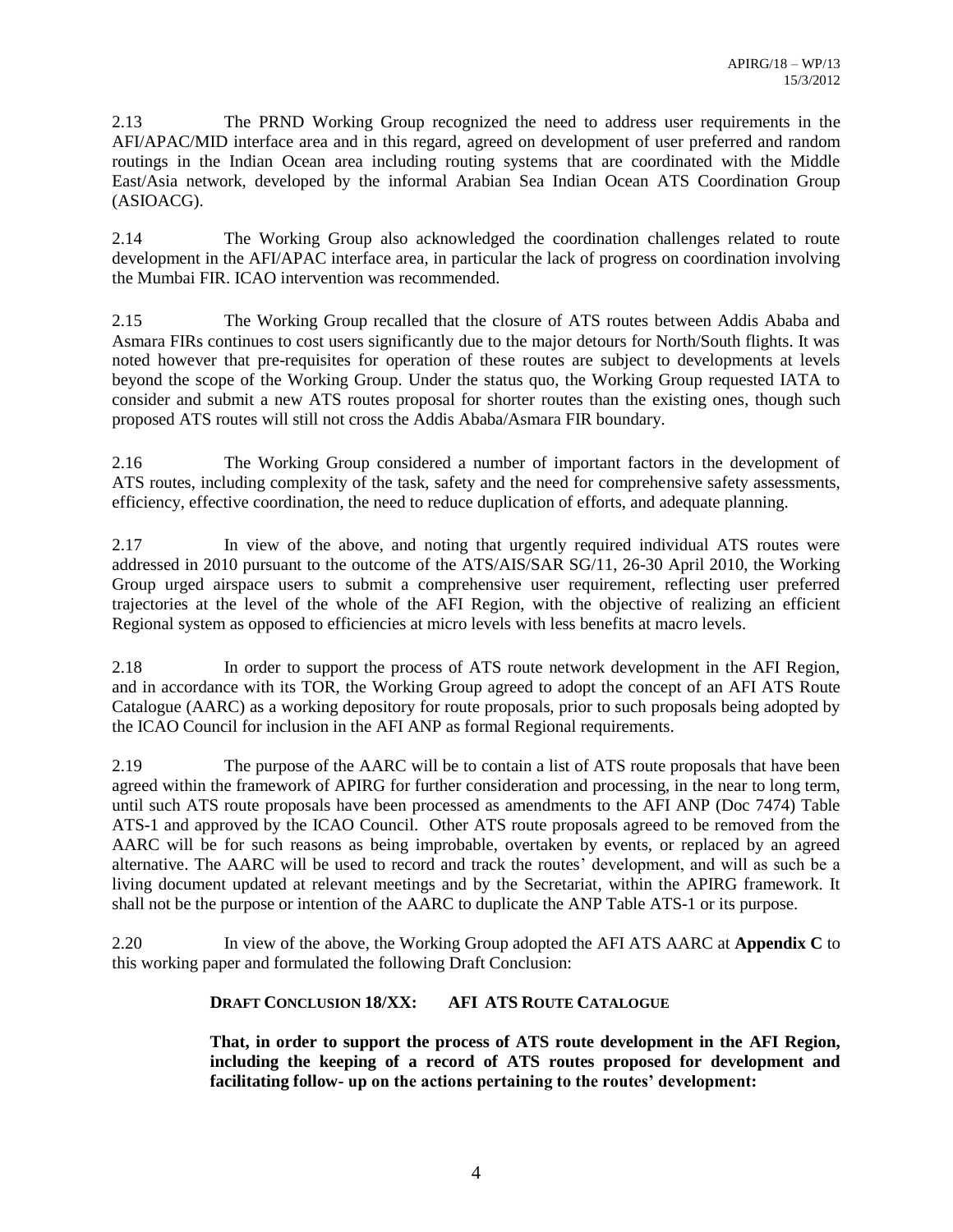- **a) the AFI ATS Route Catalogue (AARC) is adopted as at Appendix C to this working paper; and**
- **b) AFI States and concerned international organizations are urged to periodically review the Catalogue, note developments and take action as applicable.**

2.21 The terms of reference (TOR) of the PRND Working Group have been reviewed and updated as presented in **Appendix D** to this working paper.

# *Atlantic Ocean Random Routing Area (AORRA)*

2.22 The Atlantic Ocean Random Routing Area (AORRA) was designed in order to realize increased benefits from the tracks established to maximize wind effect and related fuel savings in flight operations over the South Atlantic. This would allow airlines operating, inter alia, from the Arabian Gulf (Middle East) to South America and from North America to South Africa, in both directions to achieve fuel efficiencies and the subsequent reduction in green house gas emissions. The random routing area was planned to be implemented in four phases between 2006 and 2009. AORRA was fully implemented on 26 August 2010. Along with the implementation of the random routing area, the following are key requirements:

- $\triangleright$  All fixed routes within AORRA were suspended. However the data defining the route trajectories (route, designation and waypoints coordinates) is to be retained in aircraft FMSs, etc. for the routes to be used during contingency situations.
- $\triangleright$  Direct route transitions are required from waypoints on the existing airway structure to discrete Latitude/Longitude waypoints on the AORRA boundaries, in order to optimize random routing benefits.

2.23 Furthermore, pursuant to APIRG Conclusion 17/60, additional direct transition trajectories to/from AORRA airspace were implemented.

2.24 The Sub-Group endorsed additional flexible tracks in the Atlantic Oceanic airspace providing flexible routing between North America and Southern Africa, which had been coordinated between IATA and States. The coordination included continental routes providing more access routings to the AORRA airspace, which will be implemented in the following Phases:

- $\triangleright$  Phase I Trials of user-preferred trajectories concept within Dakar Oceanic FIR, Sal FIR, Piarco FIR, Cayenne Rochambeau FIR, Dakar FIR and Accra FIR, which commenced on 30 June 2011.
- $\triangleright$  Phase II Implementation of additional RNP10/RNAV5 routes over continental AFI and MID airspace effective 30 October 2011.

### *5 Letter Name Codes (5LNC)*

2.25 Subsequent to the ATS/AIS/SAR SG/12, in the week of 7 November 2011, the ESAF Regional Office convened an ICAO 5 Letter Name Code database system (ICARD/5LNC) Seminar/Workshop followed by a 5LNC Coordination Meeting, to enable States to effectively use the system and to address safety issues related to duplication of the 5NLCs and other code usage anomalies. Participants got the opportunity to register on the ICARD system and use it to process over 185 5LNCs,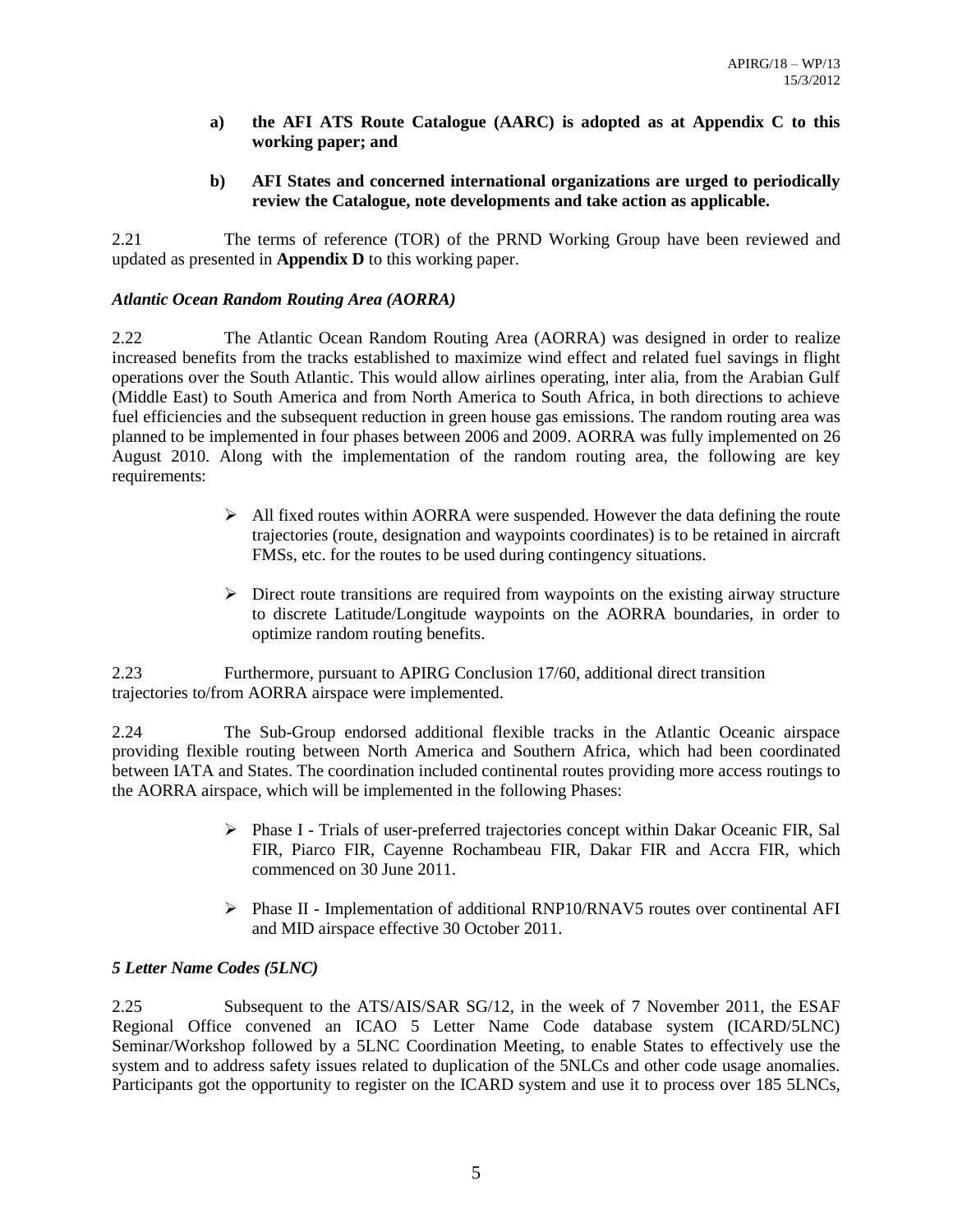removal of duplications, alignment of geographical coordinates at Flight Information Regions (FIRs) boundaries and release/return of unused codes, etc.

### **Safety Management**

### *Tactical Action Group (TAG)*

2.26 The Sub-Group noted the outcome of the third meeting of the AFI Tactical Action Group that was held in Johannesburg, South Africa, in March 2011. The TAG/3 meeting raised concerns in the following areas:

- (a) the large number of Unsatisfactory Condition Reports (UCRs) being filed with reference to Angola, DR Congo, Libya (before the no-fly-zone (NFZ) under UN Security Council Resolution 1973) and Nigeria;
- (b) continued low level of response to TAG queries, particularly concerning States with a high number of UCRs;
- (c) limited or lack of progress with regard to action items identified by the TAG missions to Angola, DRC and Nigeria.

2.27 Further issues and actions recommended are addressed under agenda item 4.2 of this meeting (*Report on AFI Tactical Action Group (TAG*) activities).

### **Reduced Vertical Separation Minimum (RVSM)**

### *AFI RVSM Safety Policy*

2.28 The Sub-Group endorsed the amended AFI RVSM Safety Policy as at **Appendix E** to this working paper, changing it from its original format of an implementation Policy document to a safety maintenance Policy document to ensure that the agreed Target Levels of Safety continue to be met.

### *Sixth Annual Global RVSM Regional Monitoring Agencies Coordination Group Meeting (RMACG/6)*

2.29 The Sub-Group also noted the outcome of the RMACG/6 meeting which was held in Montreal, Canada in June 2011, whose main aim was to discuss co-ordination and harmonization of RVSM issues between Regional Monitoring Agencies (RMAs) which ultimately affects RVSM operations within all regions. The following critical issues which were discussed at the RMACG/6 were also noted by the Sub-Group:

- a) The importance of State RVSM Operational Approvals. It was noted that RMAs made references to AFI aircraft without appropriate approvals;
- b) The amendments to the Minimum Monitoring Requirements. (The updated tables will be placed on the AFI Regional Monitoring Agency (ARMA) web page and can be accessed on ARMA website [\(www.atns.co.za/afi-rvsm\)](http://www.atns.co.za/afi-rvsm).
- c) Co-ordination failures between Area Control Centres (ACCs) which appear to be of concern to many Regions including AFI, as this phenomenon creates a Large Height Deviation environment for RVSM.

2.30 In view of the foregoing, the Sub-Group reiterated the requirement for States to provide ARMA with the required RVSM documentation for new and de-registered aircraft.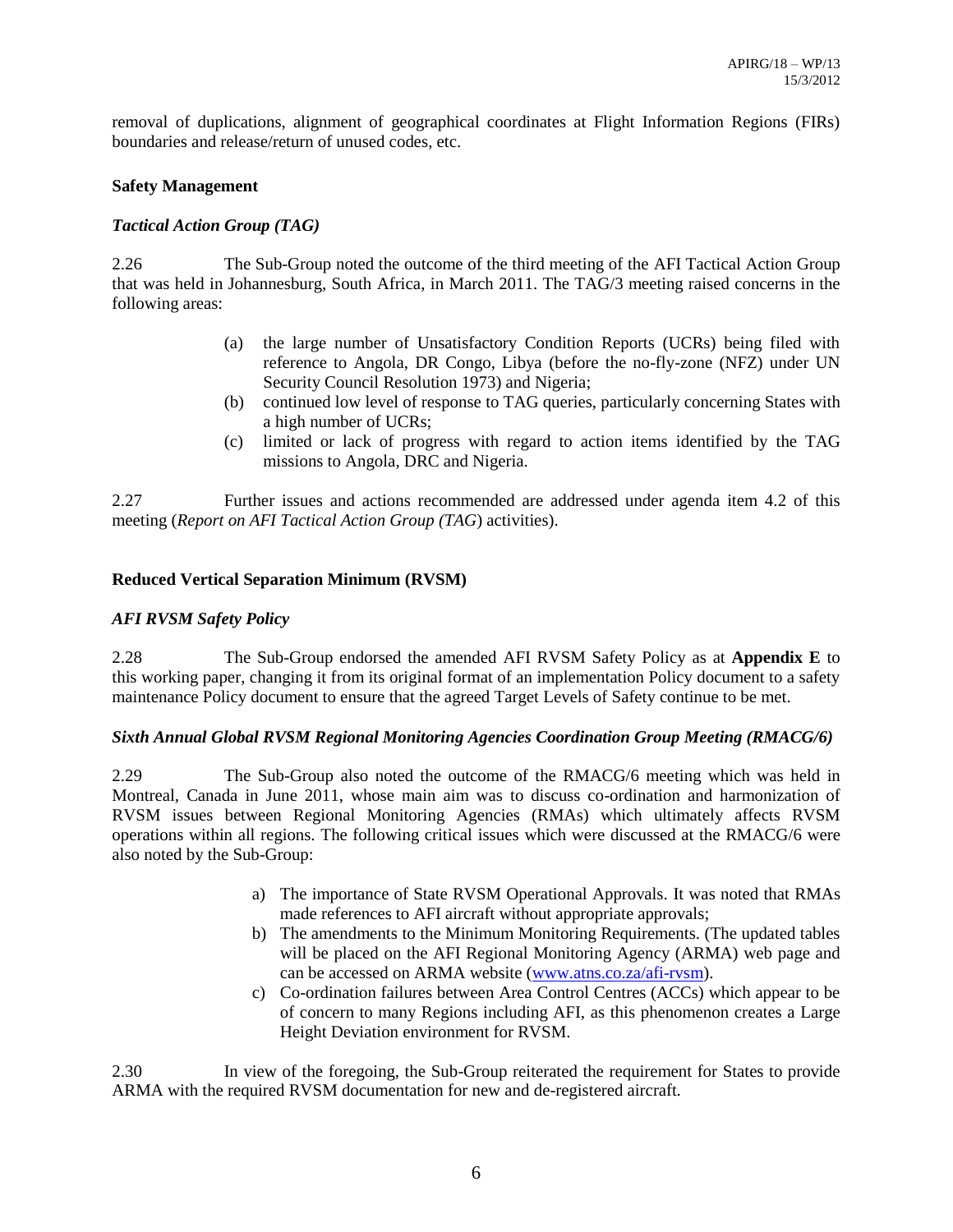### *RVSM implementation related deficiencies*

2.31 The Sub-Group agreed that among other deficiencies within the scope of the Council guidance, deficiencies relating to RVSM should in particular be listed, pursuant to the minimum reporting areas as at **Appendix F** to this working paper.

# *ARMA report*

2.32 This will be covered in detail under agenda item 3.3 of the meeting (*AFI Regional Monitoring Agency (ARMA)*).

# **Contingency Arrangements**

### *ATS Requirements*

2.33 The Sub-Group recalled that ICAO Annex 11, Chapter 2, provides that air traffic services (ATS) authorities shall develop and promulgate contingency plans for implementation in the event of disruption or potential disruption of ATS and supporting services in the airspace for which they are responsible for such services.

2.34 Based on information available with the Secretariat, many States have not yet developed or updated their contingency plans for airspaces in which they provided ATS. Since APIRG/17, some States have developed contingency plans. However the Contingency Plans are yet to be formatted in accordance with the template adopted in terms of APIRG Conclusion 17/66. The general status of CP development is reflected hereunder.

| <b>Status of Development of Contingency Plans in the AFI Region</b> |                          |                  |                  |                          |                          |                  |  |
|---------------------------------------------------------------------|--------------------------|------------------|------------------|--------------------------|--------------------------|------------------|--|
| (February 2012)                                                     |                          |                  |                  |                          |                          |                  |  |
|                                                                     | <b>State</b>             | $\bf CP$         | Date             | <b>CP</b> on APIRG       |                          | <b>Remarks</b>   |  |
|                                                                     |                          | <b>Submitted</b> | <b>Submitted</b> | <b>Template</b>          |                          |                  |  |
|                                                                     |                          |                  |                  | Yes                      | N <sub>0</sub>           |                  |  |
| 1.                                                                  | Algeria                  | ??               |                  |                          |                          |                  |  |
| 2.                                                                  | Angola                   | 22               |                  |                          |                          |                  |  |
| 3.                                                                  | Benin                    | Yes              |                  |                          | N <sub>0</sub>           | <b>By ASECNA</b> |  |
| $\overline{4}$ .                                                    | <b>Botswana</b>          | Yes              | Oct 2010         | Yes                      | $\overline{\phantom{a}}$ | Under revision   |  |
| 5.                                                                  | Burkina Faso             | Yes              |                  |                          | N <sub>o</sub>           | By ASECNA        |  |
| 6.                                                                  | Burundi                  | No.              |                  |                          |                          |                  |  |
| 7.                                                                  | Cameroun                 | Yes              |                  |                          | N <sub>o</sub>           | By ASECNA        |  |
| 8.                                                                  | Canary Islands (Spain)   | ??               |                  |                          |                          |                  |  |
| 9.                                                                  | Cape Verde               | No               |                  |                          |                          |                  |  |
| 10.                                                                 | Central African Republic | Yes              |                  | $\overline{\phantom{a}}$ | No                       | By ASECNA        |  |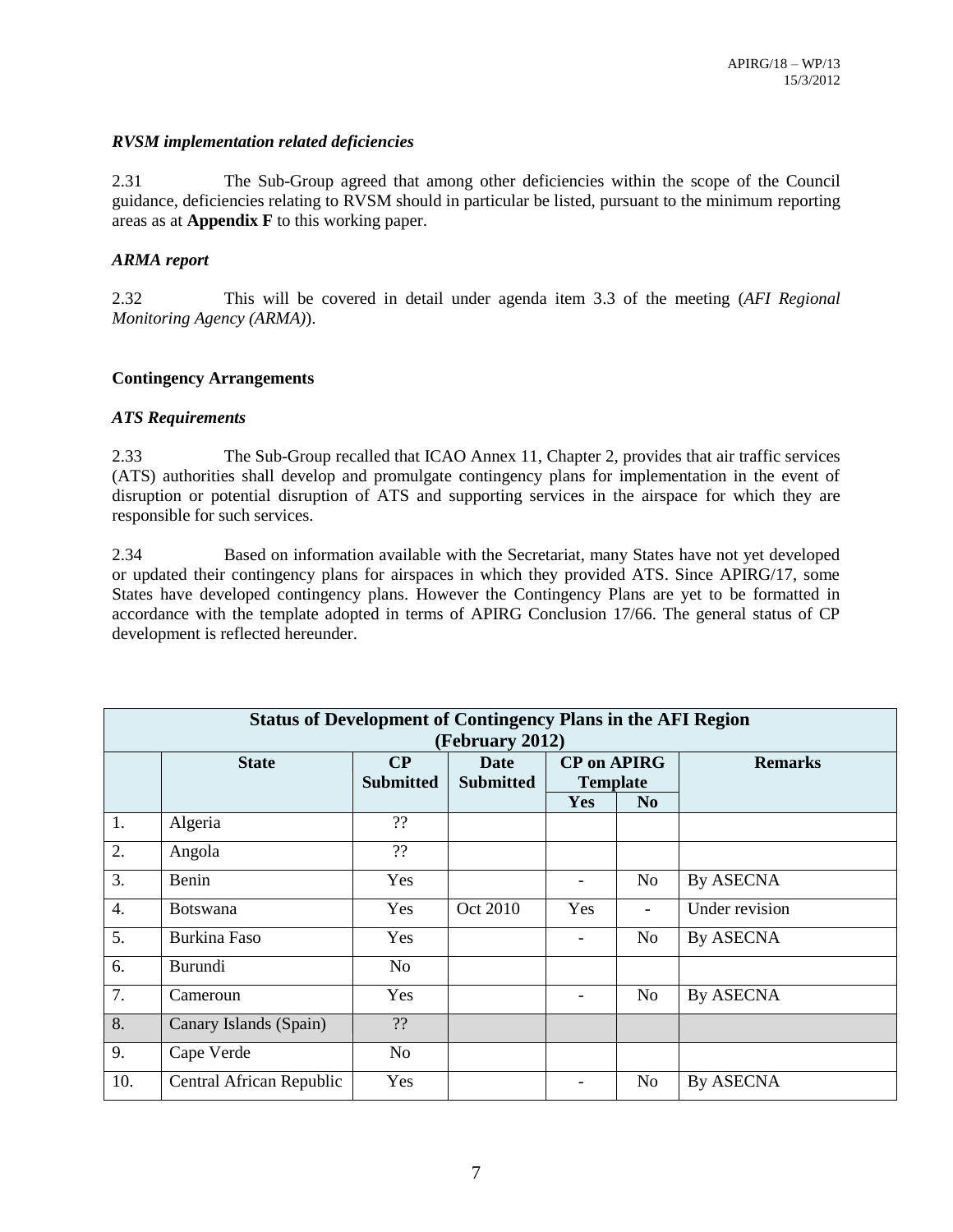| <b>Status of Development of Contingency Plans in the AFI Region</b> |                          |                              |                                 |                          |                          |                     |  |
|---------------------------------------------------------------------|--------------------------|------------------------------|---------------------------------|--------------------------|--------------------------|---------------------|--|
| (February 2012)<br><b>CP</b> on APIRG                               |                          |                              |                                 |                          |                          |                     |  |
|                                                                     | <b>State</b>             | $\bf CP$<br><b>Submitted</b> | <b>Date</b><br><b>Submitted</b> | <b>Template</b>          |                          | <b>Remarks</b>      |  |
|                                                                     |                          |                              |                                 | Yes                      | N <sub>0</sub>           |                     |  |
| 11.                                                                 | Chad                     | Yes                          |                                 | $\overline{\phantom{a}}$ | N <sub>o</sub>           | <b>By ASECNA</b>    |  |
| 12.                                                                 | Comoros                  | Yes                          |                                 | $\blacksquare$           | N <sub>o</sub>           | <b>By ASECNA</b>    |  |
| 13.                                                                 | Congo                    | Yes                          |                                 | $\overline{\phantom{a}}$ | No                       | <b>By ASECNA</b>    |  |
| 14.                                                                 | Cote D'Ivoire            | Yes                          |                                 | $\overline{\phantom{a}}$ | N <sub>o</sub>           | <b>By ASECNA</b>    |  |
| 15.                                                                 | D.R. Congo               | No                           |                                 |                          |                          |                     |  |
| 16.                                                                 | Djibouti                 | No                           |                                 |                          |                          |                     |  |
| 17.                                                                 | Egypt                    | ??                           |                                 |                          |                          |                     |  |
| 18.                                                                 | <b>Equatorial Guinea</b> | Yes                          |                                 | $\overline{\phantom{a}}$ | N <sub>o</sub>           | <b>By ASECNA</b>    |  |
| 19.                                                                 | Eritrea                  | Yes                          | <b>May 2010</b>                 | Yes                      | $\overline{\phantom{a}}$ |                     |  |
| 20.                                                                 | Ethiopia                 | Yes                          | Aug 2003                        | $\overline{\phantom{a}}$ | No                       |                     |  |
| 21.                                                                 | Gabon                    | Yes                          |                                 | $\equiv$                 | N <sub>o</sub>           | <b>By ASECNA</b>    |  |
| 22.                                                                 | Gambia                   | No                           |                                 |                          |                          |                     |  |
| 23.                                                                 | Ghana                    | No                           |                                 |                          |                          |                     |  |
| 24.                                                                 | Guinea                   | Yes                          | Apr 2011                        | $\overline{\phantom{a}}$ | N <sub>o</sub>           | <b>Roberts FIR</b>  |  |
| 25.                                                                 | Guinea-Bissau            | Yes                          |                                 | $\overline{\phantom{a}}$ | N <sub>o</sub>           | <b>By ASECNA</b>    |  |
| 26.                                                                 | Kenya                    | No                           |                                 |                          |                          |                     |  |
| 27.                                                                 | Lesotho                  | No                           |                                 |                          |                          |                     |  |
| 28.                                                                 | Liberia                  | Yes                          | Apr 2011                        | $\overline{\phantom{a}}$ | N <sub>o</sub>           | <b>Roberts FIR</b>  |  |
| 29.                                                                 | Libya                    | No                           |                                 |                          |                          |                     |  |
| 30.                                                                 | Madagascar               | Yes                          | Feb 2012                        | Yes                      | $\overline{\phantom{a}}$ | By State and ASECNA |  |
| 31.                                                                 | Malawi                   |                              |                                 |                          |                          |                     |  |
| 32.                                                                 | Mali                     | Yes                          |                                 | $\overline{\phantom{a}}$ | No                       | By ASECNA           |  |
| 33.                                                                 | Mauritania               | Yes                          |                                 | $\blacksquare$           | No                       | By ASECNA           |  |
| 34.                                                                 | Mauritius                | Yes                          | Apr 2009                        | $\overline{\phantom{a}}$ | No                       |                     |  |
| 35.                                                                 | Morocco                  | $\overline{?}$               |                                 |                          |                          |                     |  |
| 36.                                                                 | Mozambique               | No                           |                                 |                          |                          |                     |  |
| 37.                                                                 | Namibia                  | No                           |                                 |                          |                          |                     |  |
| 38.                                                                 | Niger                    | Yes                          |                                 | $\overline{\phantom{a}}$ | No                       | By ASECNA           |  |
| 39.                                                                 | Nigeria                  | No                           |                                 |                          |                          |                     |  |
| 40.                                                                 | Reunion (France)         | $\overline{?}$               |                                 |                          |                          |                     |  |
| 41.                                                                 | Rwanda                   | No                           |                                 |                          |                          |                     |  |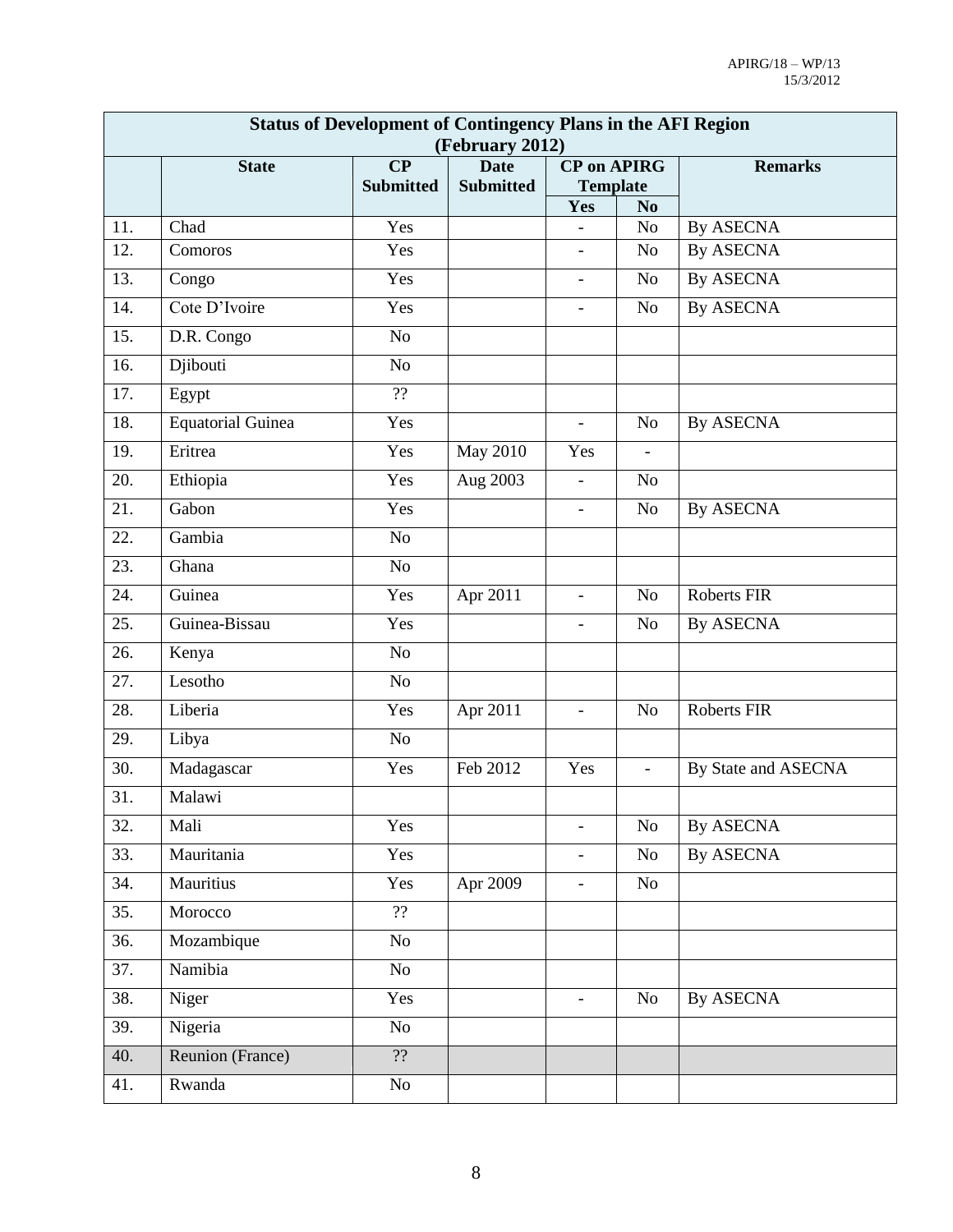| <b>Status of Development of Contingency Plans in the AFI Region</b> |                       |                                   |                  |                          |                          |                |  |
|---------------------------------------------------------------------|-----------------------|-----------------------------------|------------------|--------------------------|--------------------------|----------------|--|
| (February 2012)                                                     |                       |                                   |                  |                          |                          |                |  |
|                                                                     | <b>State</b>          | $\overline{\mathbf{C}}\mathbf{P}$ | <b>Date</b>      | <b>CP</b> on APIRG       |                          | <b>Remarks</b> |  |
|                                                                     |                       | <b>Submitted</b>                  | <b>Submitted</b> | <b>Template</b>          |                          |                |  |
|                                                                     |                       |                                   |                  | Yes                      | N <sub>o</sub>           |                |  |
| 42.                                                                 | Sao Tome and Principe | No                                |                  |                          |                          |                |  |
| 43.                                                                 | Senegal               | Yes                               |                  | $\overline{\phantom{a}}$ | N <sub>o</sub>           | By ASECNA      |  |
| 44.                                                                 | Seychelles            | Yes                               | Apr 2009         | $\overline{\phantom{a}}$ | No                       |                |  |
| 45.                                                                 | Sierra Leon           | Yes                               | Apr 2011         | $\overline{\phantom{a}}$ | N <sub>o</sub>           | Roberts FIR    |  |
| 46.                                                                 | Somalia               | No                                |                  |                          |                          |                |  |
| 47.                                                                 | South Africa          | Yes                               | Apr 2011         | Yes                      | $\overline{\phantom{a}}$ |                |  |
| 48.                                                                 | South Sudan           | Yes                               | Sep 2011         | Yes                      | $\overline{\phantom{a}}$ | By Sudan       |  |
| 49.                                                                 | Sudan                 | Yes                               | Sep 2011         | Yes                      | $\overline{\phantom{a}}$ |                |  |
| 50.                                                                 | Swaziland             | No                                |                  |                          |                          |                |  |
| 51.                                                                 | Tanzania              | No                                |                  |                          |                          |                |  |
| 52.                                                                 | Togo                  | Yes                               |                  | $\overline{\phantom{a}}$ | <b>No</b>                | By ASECNA      |  |
| 53.                                                                 | Tunisia               | 22                                |                  |                          |                          |                |  |
| 54.                                                                 | Uganda                | No                                |                  |                          |                          |                |  |
| 55.                                                                 | Zambia                | No                                |                  |                          |                          |                |  |
| 56.                                                                 | Zimbabwe              | N <sub>o</sub>                    |                  |                          |                          |                |  |

2.35 States that have not already done so are urged to develop contingency plans using the APIRG/17 template as soon as practical, and forward the updated contingency plans to the Regional Offices for review and forwarding to ICAO HQ for approval. In cases of prolonged delays of responses from adjacent States, to requests for coordination, the Regional Offices accredited to the concerned States could be informed and if necessary requested to facilitate completion of the coordination.

### *Volcanic Ash*

2.36 The Sub-Group discussed the safety issues related to volcanic ash and recalled the various hazard to flight operations that encounter the volcanic ash, such as engine failures and malfunctions, communication problems, loss of visibility, etc.

2.37 The Sub-Group noted the developments following the Iceland's Eyjafjallajökull volcanic eruption in April 2010, and the subsequent recognition of the need for the development of global response mechanisms. Among others, the ICAO International Volcanic Ash Task Force, which is fostering the development of a global safety risk management framework, urges PIRGs to improve existing Regional volcanic ash contingency plans or establish new plans. It was noted that EUR/NAT, CAR/SAM and ASIA/PAC Regions have since done so.

2.38 The Sub-Group recalled that APIRG Conclusion 17/84 established a *Core Team of Experts* to collect and study information on the impact of the global Air Traffic Management operational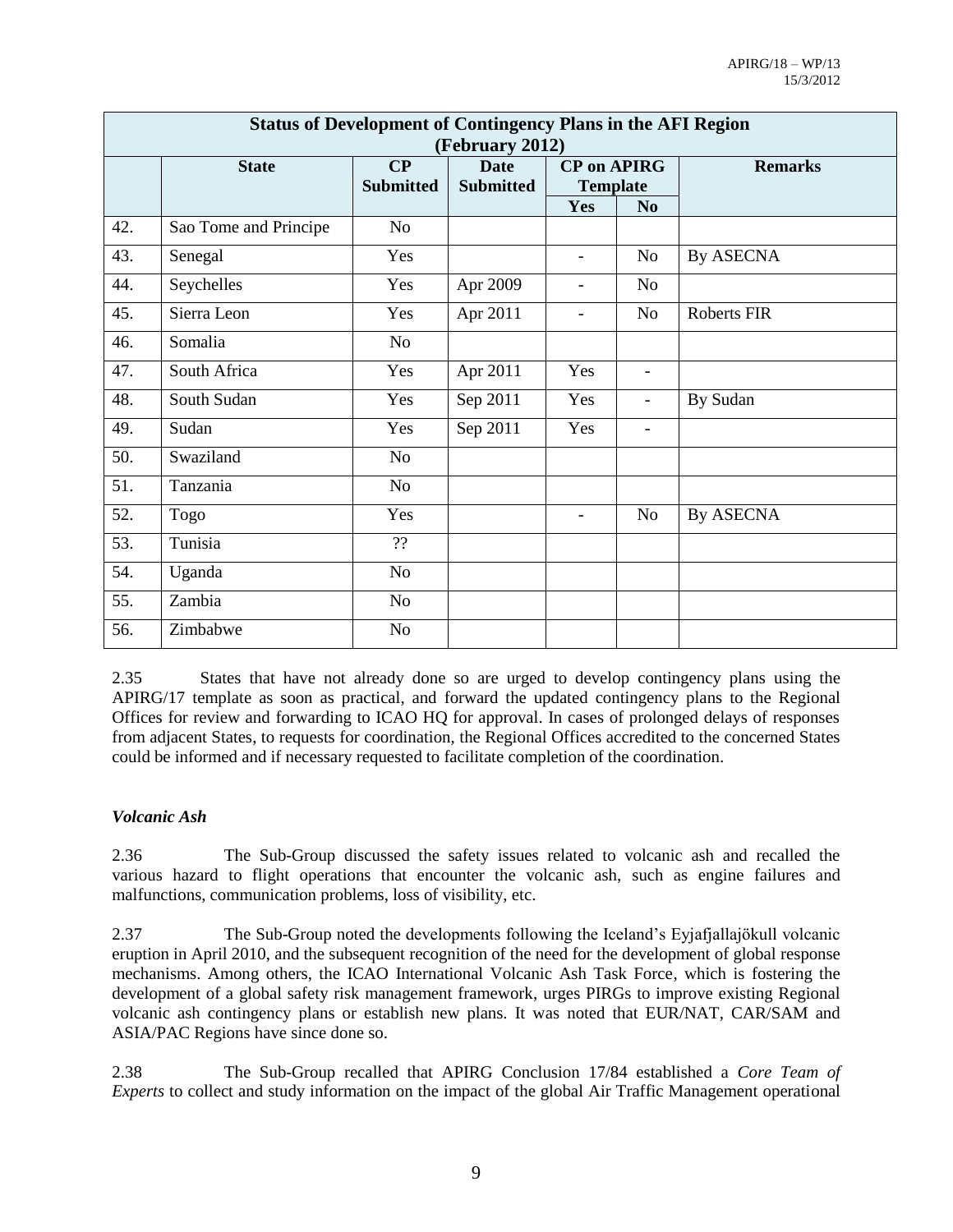concept on the provision of Aeronautical Meteorological Services in the AFI Region. Recognizing that the additional envisaged work related to the planning and response for volcanic ash, the Sub-Group agreed to propose the dissolution of the Core Team of Experts and to establish a Meteorology/Air Traffic Management Task Force (MET/ATM TF). Accordingly the Sub-Group formulated the following Draft Decision:

# **Draft Decision 18/XX: Establishment of the AFI MET/ATM Task Force**

### **That the Core Team of experts established under APIRG Decision 17/84 is dissolved, and the AFI MET/ATM Task Force be established with the terms of reference and work programme as at Appendix G to this working paper.**

# *(Note: This draft conclusion is proposed to supersede APIRG 17/84)*

2.39 The Sub-Group recalled that within and adjacent to the AFI Region there are areas of volcanic activities which are likely to affect flight operation in the AFI Region. In this regard, the Sub-Group agreed to develop the AFI Contingency Plan (CP) based on the draft at **Appendix H** to this working paper. The Group may wish to endorse the CP in principle and agree that due to the immediate need for the CP, it should be implemented once the Sub-Group has completed its development. In this regard, the Group may wish to adopt the following Conclusion:

# **Draft Conclusion 18/XX: Establishment of the AFI Volcanic Ash Contingency Plan**

# **That:**

- **(a) the ATM/AIM/SAR and the MET Sub-Groups finalize development of the AFI Volcanic Ash Contingency Plan;**
- **(b) The Plan may be provided to States for implementation, without awaiting the next meeting of APIRG.**

# *Flight Plan (FPL) 2012*

2.40 The Sub-Group reviewed progress in the preparation for implementation of the provisions of Amendment 1 to 15th edition of Doc 4444 related to the ICAO Flight Plan format, including the activities of the AFI Flight Plan Transition Task Force (FPLT TF). *Regional Strategy*

2.41 The Sub-Group adopted the Regional Strategy for implementation of Amendment 1 to 15th edition of Doc 4444, the updated Regional Performance Objectives, and the proposed revised terms of reference (TOR) of the FPLT Task Force. It was also noted that the Task Force had developed a model for national performance framework form (PFF) reflecting detailed breakdown of activities relevant for action by States, as well as a Conversion Table for the "New to Present" content of the flight plan.

2.42 The Sub-Group formulated the following Draft Conclusion and Draft Decision: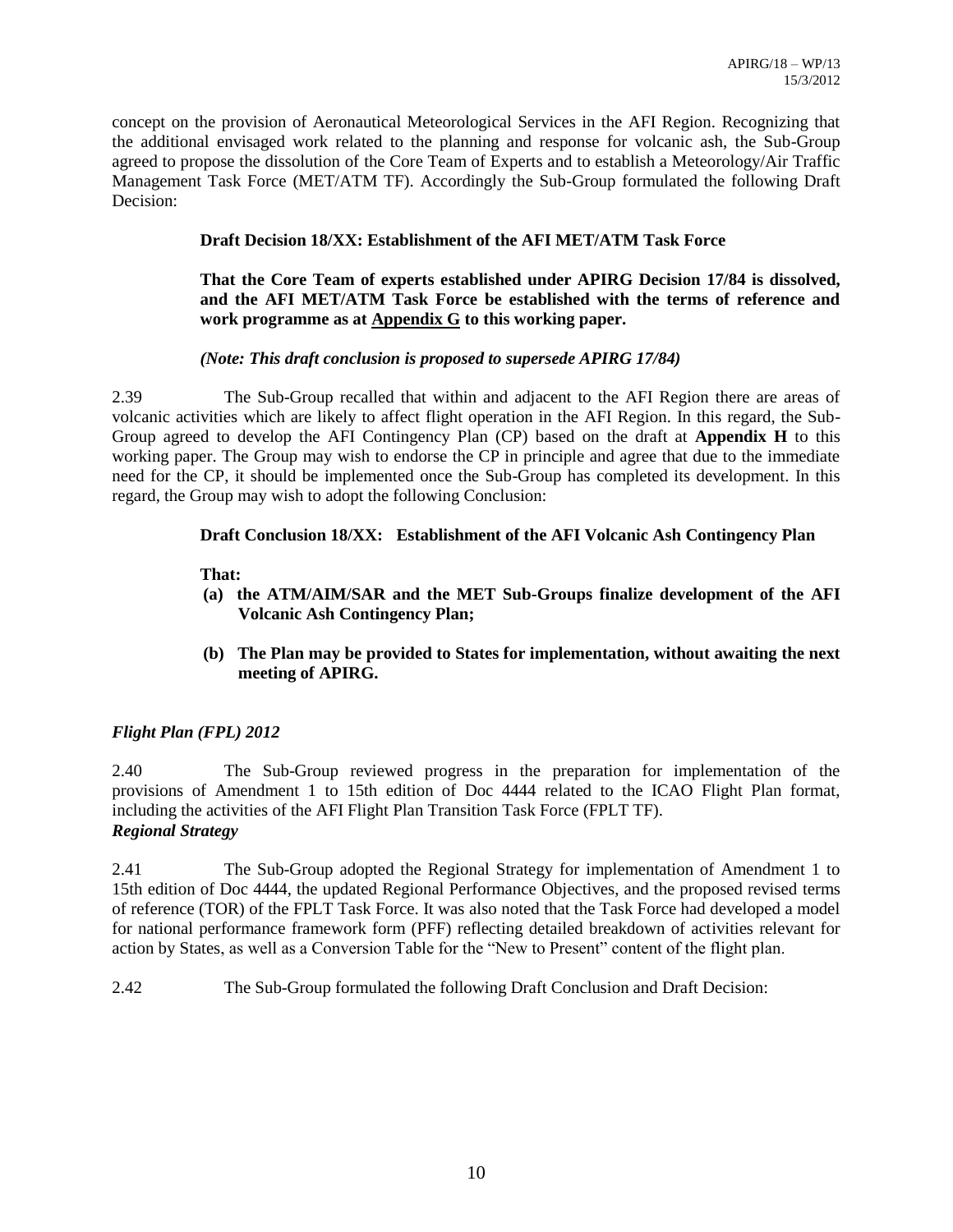#### **DRAFT CONCLUSION 18/XX: Strategy for Implementation of NEW ICAO Flight Plan Format**

**That, in order to implement the NEW flight plan format in a progressive and harmonized manner:**

- **a) the AFI Strategy for Implementation of NEW ICAO Flight Plan format is adopted as at Appendix I to this working paper: and**
- **b) States and users are urged to continue their implementation planning based on the Strategy.**

# **DRAFT DECISION 18/XX: Revised Terms of Reference of the AFI Flight Plan Transition Task Force (FPLT TF)**

### **That, the revised Terms of Reference of the AFI Flight Plan Task Force is revised as at Appendix J to this working paper.**

# *(Note: This draft Decision is proposed to supersede APIRG Decision 17/61)*

2.43 It is to be noted that many AFI States have plans for upgrading of their flight plan processing systems or part thereof (e.g. FDPS, RDPS, AFTN etc.) during the transition period, although comprehensive details of such plans are yet to be communicated to ICAO. In many cases however, implementation solution delivery dates are yet to be finalized with technology vendors, which places the concerned States in a situation of critical time constraint, given that the airspace users' testing and implementation period, which is globally coordinated, starts in July 2012.

2.44 It has been noted that technology vendors have started expressing inability to meet deadlines for delivery of the technological solutions requested by States in accordance with the Regional transition timelines. In some cases, the planned solution delivery dates are in the October-November time frames, making it impractical for effective testing to be carried out before the implementation date of 15 November 2012.

### *Survey on Missing Flight Plans*

2.45 It has been noted that very limited progress had been made in implementing APIRG Conclusion 17/42 on the resolution of missing flight plans. As such, a Regional Technical Survey was conducted in August 2011 to assess the contribution of technical (equipment) to the missing flight plan challenges. A second survey was to be carried out with the participation of the EUR Region (through Eurocontrol) which is also impacted by missing flight plans from the AFI Region.

2.46 Concerns were expressed that if the problem of missing flight plans was not addressed in a timely manner, the situation jeopardizes States' efforts in implementing Amendment 1 to PANS-ATM (Doc 4444). Accordingly, the Sub-Group formulated the following draft conclusion: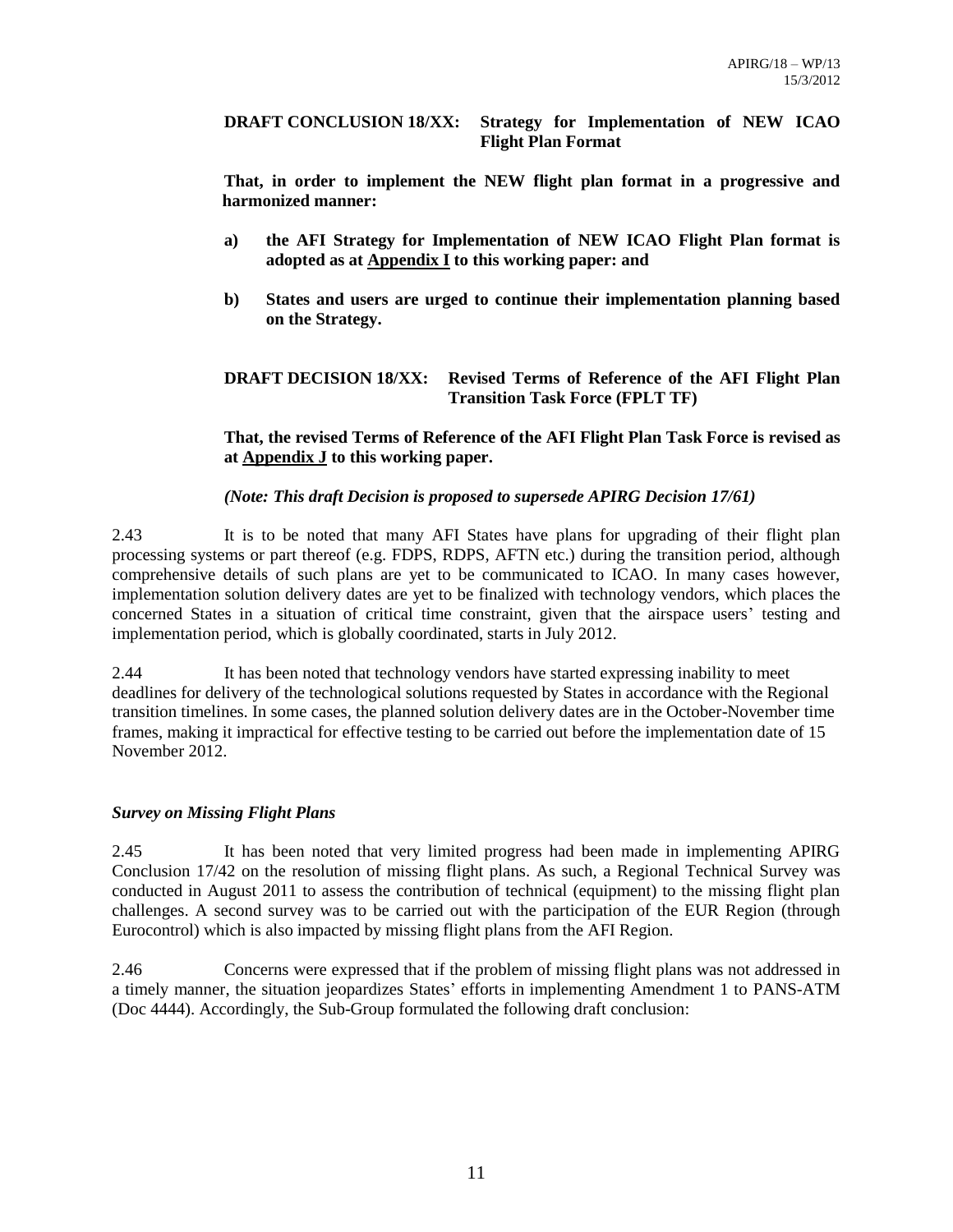#### **DRAFT CONCLUSION 18/XX: Addressing Missing Flight Plans**

### **That AFI States should:**

- **a) address the loss of ATS messages using AFTN, including missing flight plans, as a matter of urgency;**
- **b) continuously monitor missing flight plans through:**
	- **i) the AFI Tactical Action Group (TAG); and**
	- **ii) conduct regular surveys on missing flight plans for a longer period (e.g. 30 days), or at regular intervals, under the coordination of the ICAO Regional Offices;**
- **c) ensure that their ATC systems' clocks are synchronized with the GPS time in order to meet Annexes 2 and 11 relevant provisions.**

# *(Note: This Draft Conclusion proposes to supersede APIRG Conclusion 17/42)*

2.47 The FPLT TF/3 also noted that part of the challenges that could be contributing to missing flight plans was the lack of training of staff employed or engaged by air operators to file or submit flight plans (filers) to the ANSPs. Accordingly, the following Draft Conclusion was formulated:

# **DRAFT CONCLUSION 18/XX: Training of air operators personnel on airspace organization**

**That, in order to reduce risks of missing flight plan, enhance safety and efficiency, States and concerned international organizations including IATA take necessary measures to ensure that flight planning personnel are adequately trained on the tasks for which they are engaged in the processing of flight plans.**

### *Guidance for non- automated FPL processing systems*

2.48 In order to support States with regard to non-automated flight plan processing systems, the FPLT Task Force reviewed and endorsed guidance that had been developed by the FPL 2012 Workshops.

### *Seminars and Workshops*

2.49 In order to support States readiness, pursuant to APIRG Conclusion 17/62, two FPL 2012 Seminar/Workshops were held in Nairobi and Dakar in 2011. There is no plan for further Seminars. However, coordination meetings are planned to be convened at the following Main AFTN Communication Centres: Addis Ababa (17-18 April 2012), Nairobi (24-25 April 2012), and Johannesburg (8-9 May 2012). Tributary Centres connected to these Main Centres are expected to participate.

# *Regional ATM/SAR Performance Objectives*

2.50 The ATM/AIM/SAR Sub-Group and its Task Forces reviewed and updated the Regional Performance Framework Forms (PFF) adopted by APIRG/17 as at **Appendix K-1 to K-3** to this working paper.